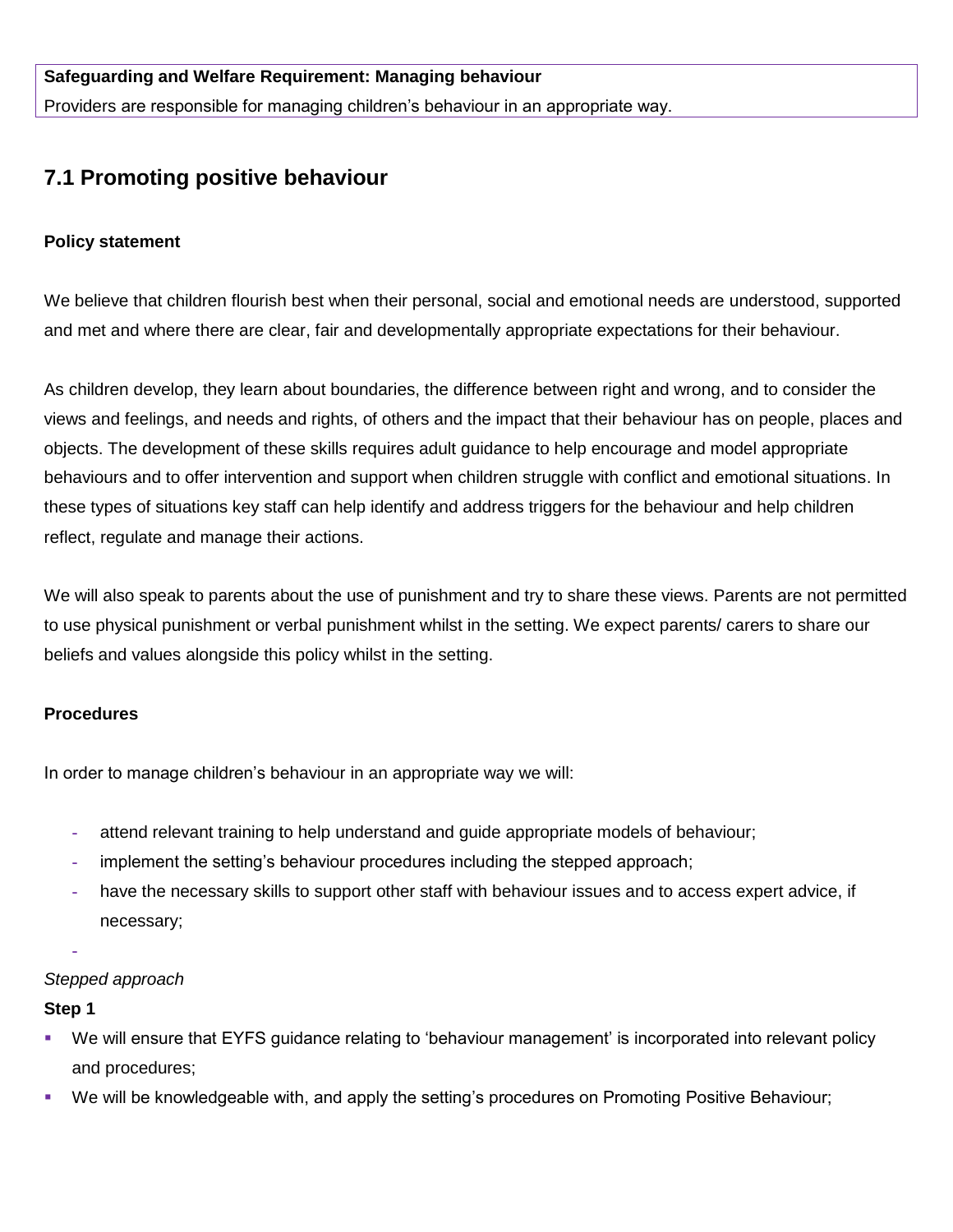- We will undertake an annual audit of the provision to ensure the environment and practices supports healthy social and emotional development. Findings from the audit are considered by management and relevant adiustments applied.
- ensure that all staff are supported to address issues relating to behaviour including applying initial and focused intervention approaches (see below).

#### **Step 2**

- We address unwanted behaviours using the agreed and consistently applied initial intervention approach. If the unwanted behaviour does not reoccur or cause concern then normal monitoring will resume.
- Behaviours that result in concern for the child and/or others will be discussed between the key person, the behaviour coordinator and Special Educational Needs Coordinator (SENCO) or/and manager. During the meeting, the key person will use their knowledge and assessments of the child to share any known influencing factors (new baby, additional needs, illness etc.) in order to place the behaviour into context. Appropriate adjustments to practice will be agreed and if successful normal monitoring resumed.
- If the behaviour continues to reoccur and remains a concern then the key person and SENCO should liaise with parents to discuss possible reasons for the behaviour and to agree next steps. If relevant and appropriate, the views of the child relating to their behaviour should be sought and considered to help identify a cause. If a cause for the behaviour is not known or only occurs whilst in the setting then the behaviour coordinator will suggest using a focused intervention approach to identify a trigger for the behaviour.
- If a trigger is identified then the SENCO and key person will meet with the parents to plan support for the child through developing an action plan. If relevant, recommended actions for dealing with the behaviour at home should be agreed with the parent/s and incorporated into the plan. Other members of the staff team should be informed of the agreed actions in the action plan and help implement the actions. The plan should be monitored and reviewed regularly by the key person and SENCO until improvement is noticed.

All incidents and intervention relating to unwanted and challenging behaviour by children should be clearly and appropriately logged if they are on this step.

## **Step 3**

- If, despite applying the initial intervention and focused intervention approaches, the behaviour continues to occur and/or is of significant concern, then the behaviour coordinator and SENCO will invite the parents to a meeting to discuss external referral and next steps for supporting the child in the setting.
- It may be agreed that the Common Assessment Framework (CAF) or Early Help process should begin and that specialist help be sought for the child – this support may address either developmental or welfare needs. If the child's behaviour is part of a range of welfare concerns that also include a concern that the child may be suffering or likely to suffer significant harm, follow the Safeguarding and Children and Child Protection Policy (1.2). It may also be agreed that the child should be referred for an Education, Health and Care assessment. (See Supporting Children with SEN policy 9.2)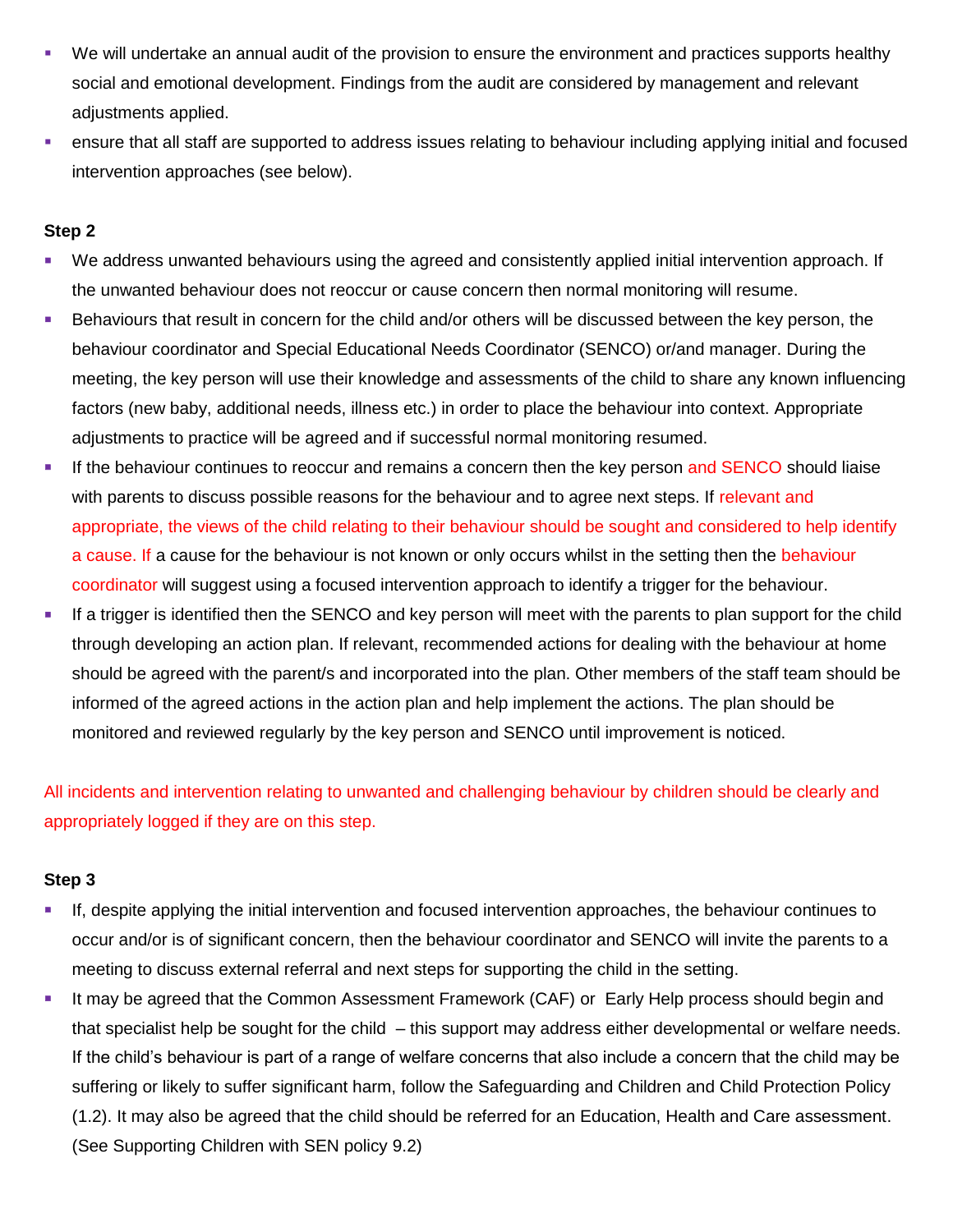Advice provided by external agencies should be incorporated into the child's action plan and regular multidisciplinary meetings held to review the child's progress.

#### *Initial intervention approach*

- We use an initial problem solving intervention for all situations in which a child or children are distressed on in conflict. All staff use this intervention consistently.
- This type of approach involves an adult approaching the situation calmly, stopping any hurtful actions, acknowledging the feelings of those involved, gathering information, restating the issue to help children reflect, regain control of the situation and resolve the situation themselves.
- High Scope's Conflict Resolution process provides this type of approach but equally any other similar method would be suitable. Periodically the effectiveness of the approach will be checked.

## *Focused intervention approach*

- The reasons for some types of behaviour are not always apparent, despite the knowledge and input from key staff and parents.
- Where we have considered all possible reasons, then a focused intervention approach should then be applied.
- This approach allows the key person and behaviour coordinator to observe, reflect, and identify causes and functions of unwanted behaviour in the wider context of other known influences on the child.
- We follow the ABC method which uses key observations to identify a) an event or activity (antecedent) that occurred immediately before a particular behaviour, b) what behaviour was observed and recorded at the time of the incident, and c) what the consequences were following the behaviour. Once analysed, the focused intervention should help determine the cause (e.g. ownership of a toy or fear of a situation) and function of the behaviour (to obtain the toy or avoid a situation) and suitable support will be applied.

## *Use of rewards and sanctions*

- All children need consistent messages, clear boundaries and guidance to intrinsically manage their behaviour through self-reflection and control.
- Rewards such as **excessive** praise and stickers may provide an immediate change in the behaviour but will not teach children how to act when a 'prize' is not being given or provide the child with the skills to manage situations and their emotions. Instead, a child is taught how to be 'compliant' and respond to meet adult's own expectations in order to obtain a reward (or for fear of a sanction). If used then the type of rewards and their functions must be carefully considered before applying.
- Where necessary we will use sticker charts or rewards but applying to the whole group and create a system where the children are encouraged to work together to achieve a positive atmosphere.
- Children should never be labelled, criticised, humiliated, punished, shouted at or isolated by removing them from the group and left alone. However, if necessary children can be accompanied and removed from the group in order to calm down and if appropriate helped to reflect on what has happened.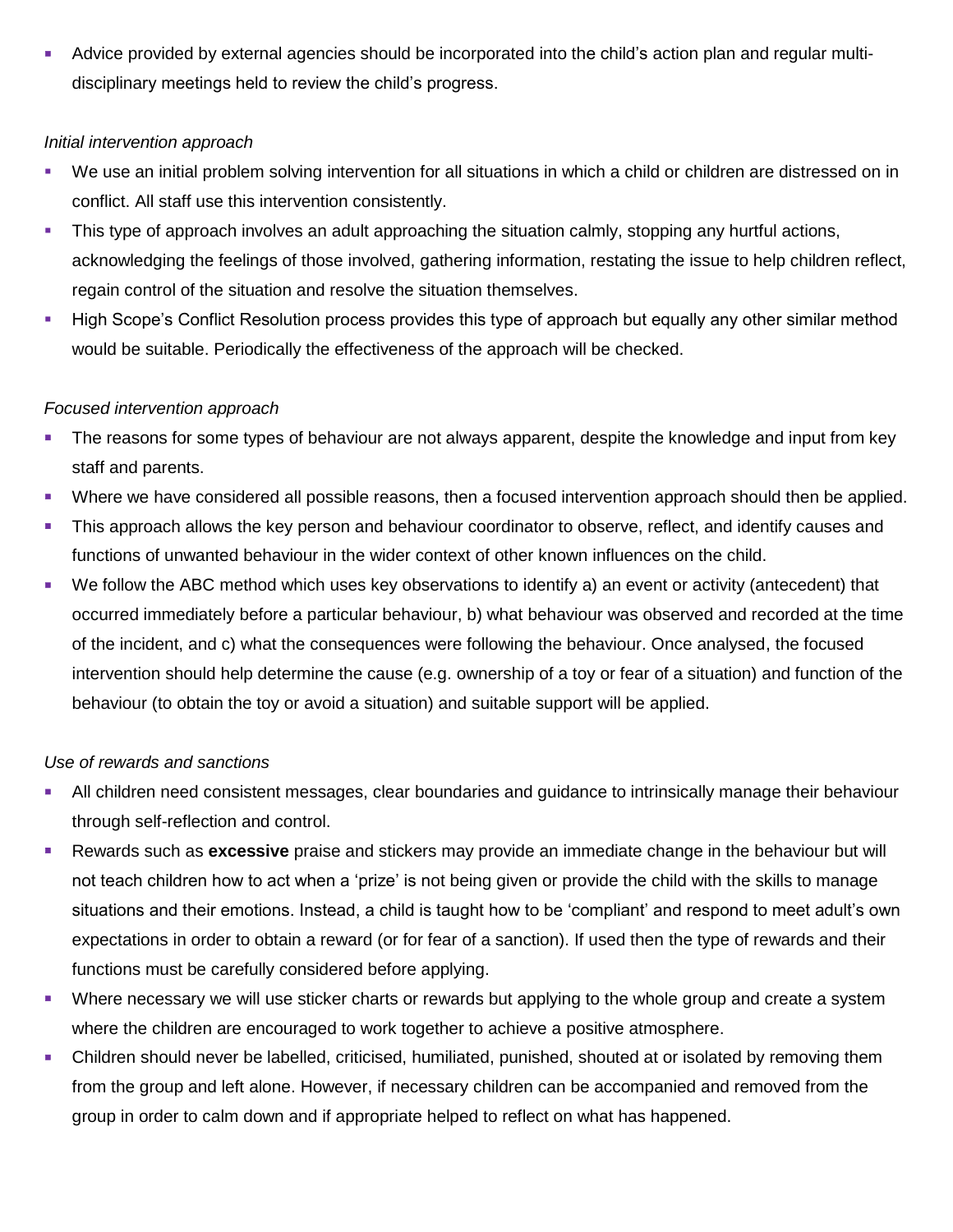We will use a 'Thinking chair' so that the children can calmly sit and reflect upon their actions. The member of staff who dealt with the incident will calmly speak to the child about the incident and open up the conversation about positive actions.

## *Use of physical intervention*

- The term physical intervention is used to describe any forceful physical contact by an adult to a child such as grabbing, pulling, dragging, or any form of restraint of a child such as holding down. Where a child is upset or angry, staff will speak to them calmly, encouraging them to vent their frustration in other ways by diverting the child's attention.
- Staff should not use physical intervention or the threat of physical intervention, to manage a child's behaviour unless it is necessary to use 'reasonable force in order to prevent children from injuring themselves or others or damage property' (EYFS).'
- If 'reasonable force' has been used for any of the reasons shown above, parents are to be informed on the same day that it occurs. The intervention will be recorded as soon as possible within the child's file, which states clearly when and how parents were informed.
- Corporal (physical) punishment of any kind should never be used or threatened.

## *Challenging Behaviour/Aggression by children towards other children*

- Any aggressive behaviour by children towards other children will result in a staff member intervening immediately to challenge and prevent escalation.
- If the behaviour has been significant or may potentially have a detrimental effect on the child, the parents of the child who has been the victim of behaviour and the parents of the child who has been the perpetrator should be informed.
- The designated person will contact children's social services if appropriate and will consider whether notifying the police if appropriate.
- The designated person will make a written record of the incident, which is kept in the child's file; in line with the *Safeguarding children, young people and vulnerable adults* policy.
- **The designated person should complete a risk assessment related to the child's challenging behaviour to** avoid any further instances.
- The designated person should meet with the parents of the child who has been affected by the behaviour to advise them of the incident and the setting's response to the incident.
- **Ofsted should be notified if appropriate.**
- Relevant health and safety procedures and procedures for dealing with concerns and complaints should be followed.
- **Parents should also be asked to sign risk assessments where the risk assessment relates to managing the** behaviour of a specific child.

## *Challenging unwanted behaviour from adults in the setting*